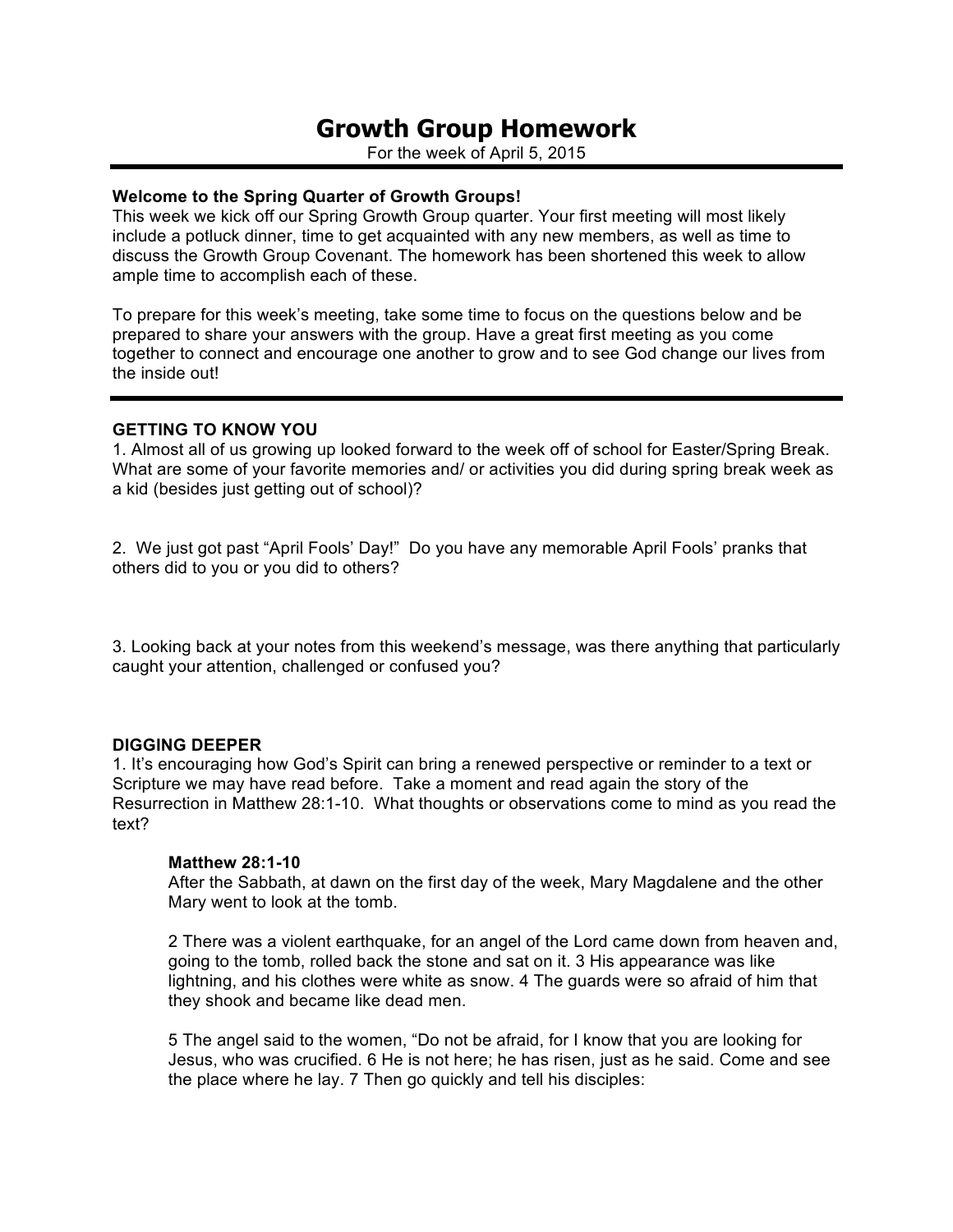'He has risen from the dead and is going ahead of you into Galilee. There you will see him.' Now I have told you."

8 So the women hurried away from the tomb, afraid yet filled with joy, and ran to tell his disciples. 9 Suddenly Jesus met them. "Greetings," he said. They came to him, clasped his feet and worshiped him. 10 Then Jesus said to them, "Do not be afraid. Go and tell my brothers to go to Galilee; there they will see me." [NIV]

2. Understanding who Jesus is and what he has done for us is the essential message of Easter. The following passages all contain statements that Jesus made about himself. For each one, identify what he says about himself and any ways you can think of for how his description of himself can have an impact on our lives as believers.

# **John 6:35**

Then Jesus declared, "I am the bread of life. Whoever comes to me will never go hungry, and whoever believes in me will never be thirsty. [NIV]

# **John 8:12**

When Jesus spoke again to the people, he said, "I am the light of the world. Whoever follows me will never walk in darkness, but will have the light of life." [NIV]

# **John 10:7-10**

Therefore Jesus said again, "Very truly I tell you, I am the gate for the sheep. 8 All who have come before me are thieves and robbers, but the sheep have not listened to them. 9 I am the gate; whoever enters through me will be saved.[a] They will come in and go out, and find pasture. 10 The thief comes only to steal and kill and destroy; I have come that they may have life, and have it to the full.

# **John 10:14-15**

"I am the good shepherd; I know my sheep and my sheep know me— 15 just as the Father knows me and I know the Father—and I lay down my life for the sheep.

# **John 11:25**

Jesus said to her, "I am the resurrection and the life. The one who believes in me will live, even though they die;

# **John 14:6**

Jesus answered, "I am the way and the truth and the life. No one comes to the Father except through me.

Which of the descriptions Jesus uses for himself is most encouraging to you?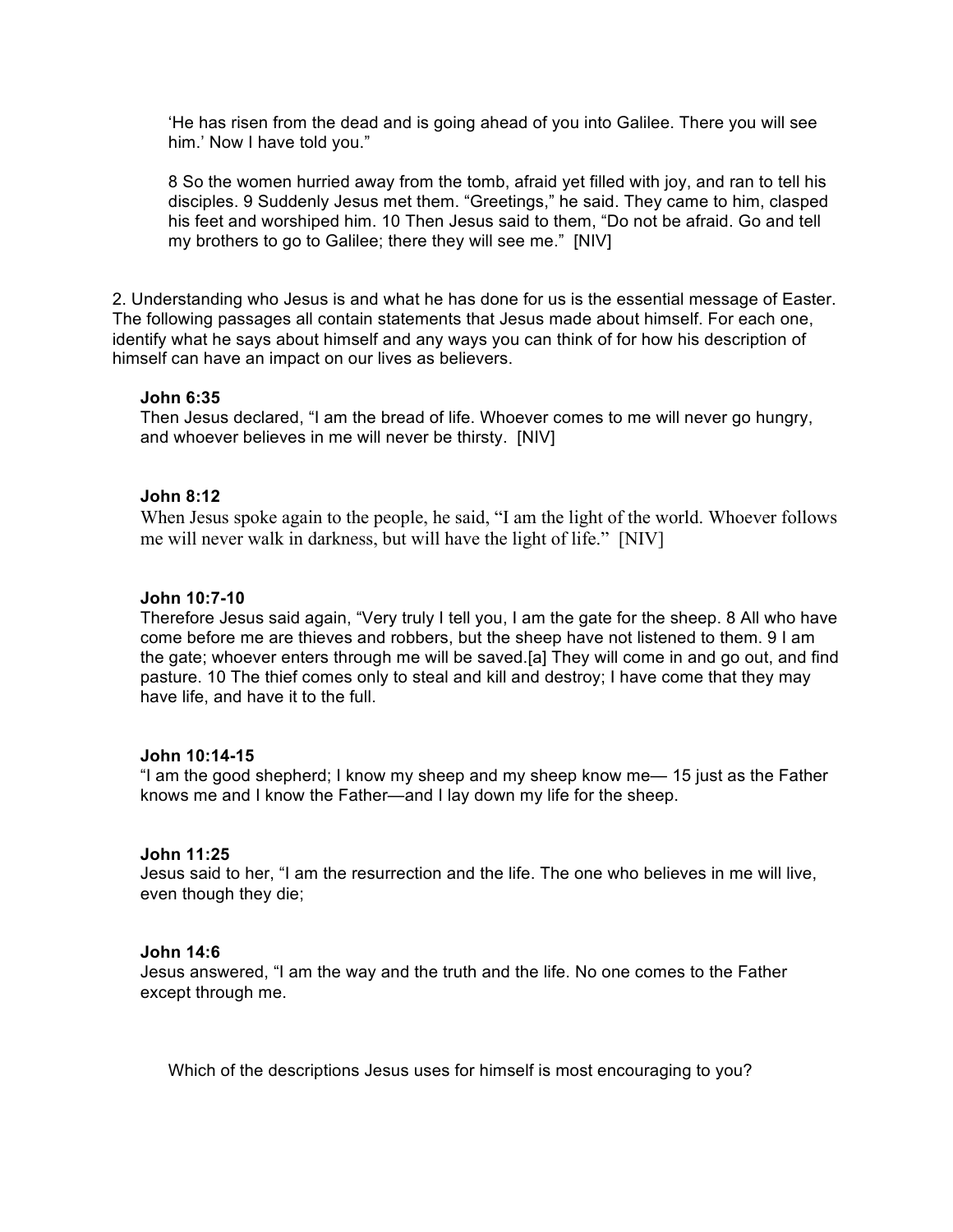# **TAKING IT HOME**

1. Looking back at the descriptions of Jesus you listed above, is there one that you'd like to keep in mind this next quarter in Growth Group? If so, explain.

2. As we begin a new Growth Group quarter what are one or two things you're looking forward to?

# **THE PURPOSE OF GROWTH GROUPS**

Growth Groups exist to promote spiritual maturity and personal growth through meaningful Christian relationships and the study of God's Word (Romans 8:29 & Hebrews 10:24-25). Here's how it will happen:

### **SHARE**

Each week we'll take time to share what is happening in our lives. At first this sharing will include planned "sharing questions." But after the first few weeks, it will become more informal and personal as we feel more comfortable.

### **STUDY**

Each week we'll study a section from God's Word that relates to the previous weekend's sermon or an appropriate personal growth topic. Our goal is to learn how to live out our Christianity in everyday life.

### **SUPPORT**

Each week we'll learn how to take care of one another as Christ commanded (John 15:9-13). This care can take many forms such as prayer, encouragement, listening, challenging one another and meeting real needs.

### **SERVE**

Spiritual growth is fostered not only by what we gain through the support and input of others, but also through service to others. The role each of us fills is important to the health of the church and for us to be the hands and feet of Jesus to the community in which we live (Ephesians 4:11-16). Throughout the quarter, it is our hope that you can find and/or be affirmed in the ways God has designed you to serve and make a difference in God's Kingdom.

# <u> WEE&EINE</u><br>SFRVICE

We're just three weeks away and projects are beginning to fill up! If you or your group hasn't signed up yet, the sooner you sign up, the more options you'll have. Sign up at our weekend services or online @ weekendofservice.com.

# **THE POWER OF THE T-SHIRT**

Don't forget the "Power the T-shirt" and get your Weekend of Service T-shirt for \$5 at any of our weekend services or at the church offices during the week.

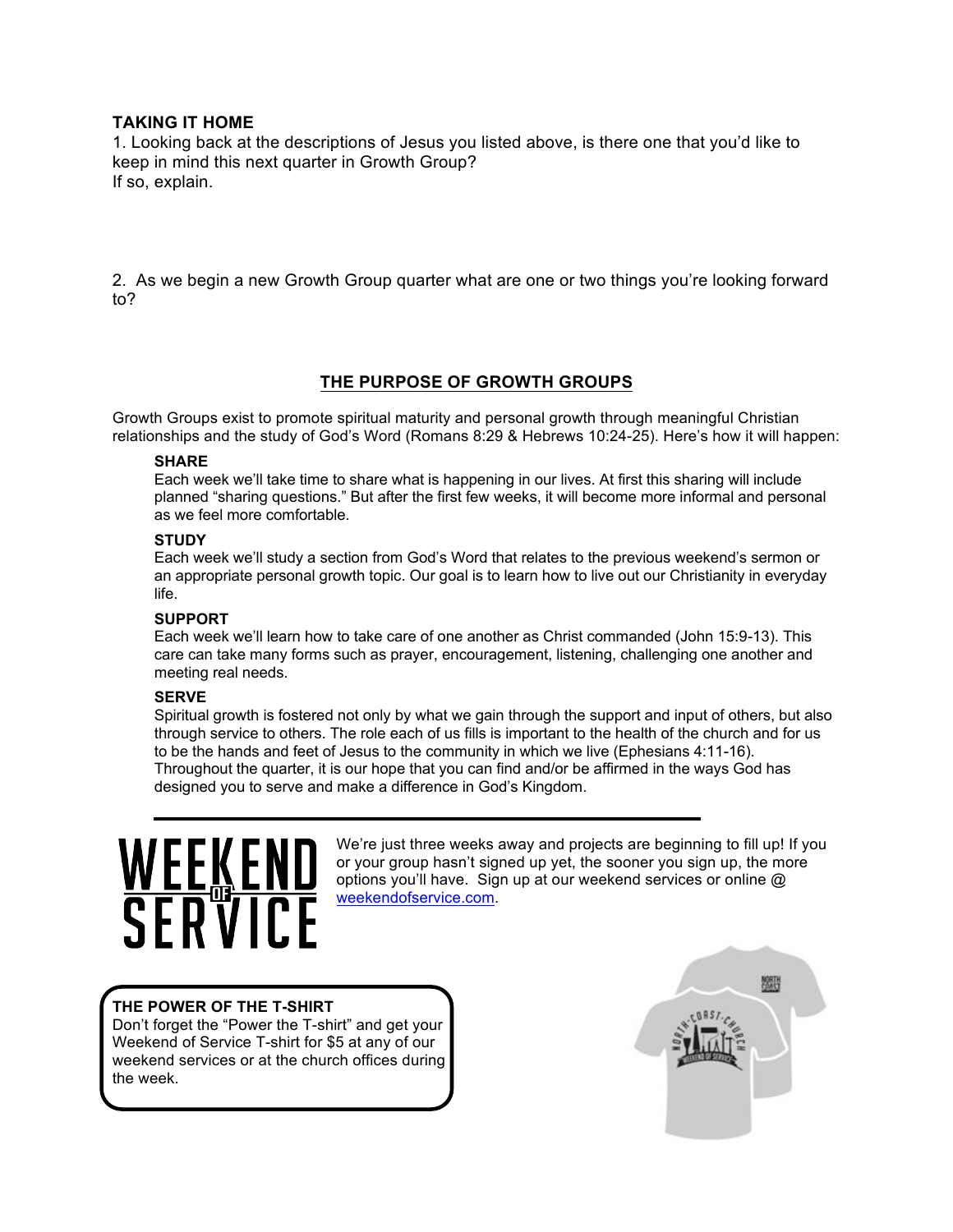# **Growth Group Homework**

For the week of April 5, 2015

# **Welcome to the Spring Quarter of Growth Groups!**

This week we kick off our Spring Growth Group quarter. Your first meeting will most likely include a potluck dinner, time to get acquainted with any new members, as well as time to discuss the Growth Group Covenant. The homework has been shortened this week to allow ample time to accomplish each of these.

To prepare for this week's meeting, take some time to focus on the questions below and be prepared to share your answers with the group. Have a great first meeting as you come together to connect and encourage one another to grow and to see God change our lives from the inside out!

# **GETTING TO KNOW YOU**

1. Almost all of us growing up looked forward to the week off of school for Easter/Spring Break. What are some of your favorite memories and/ or activities you did during spring break week as a kid (besides just getting out of school)?

2. We just got past "April Fools' Day!" Do you have any memorable April Fools' pranks that others did to you or you did to others?

3. Looking back at your notes from this weekend's message, was there anything that particularly caught your attention, challenged or confused you?

# **DIGGING DEEPER**

1. It's encouraging how God's Spirit can bring a renewed perspective or reminder to a text or Scripture we may have read before. Take a moment and read again the story of the Resurrection in Matthew 28:1-10. What thoughts or observations come to mind as you read the text?

2. Understanding who Jesus is and what he has done for us is the essential message of Easter. The following passages all contain statements that Jesus made about himself. For each one, identify what he says about himself and any ways you can think of for how his description of himself can have an impact on our lives as believers.

John 6:35

John 8:12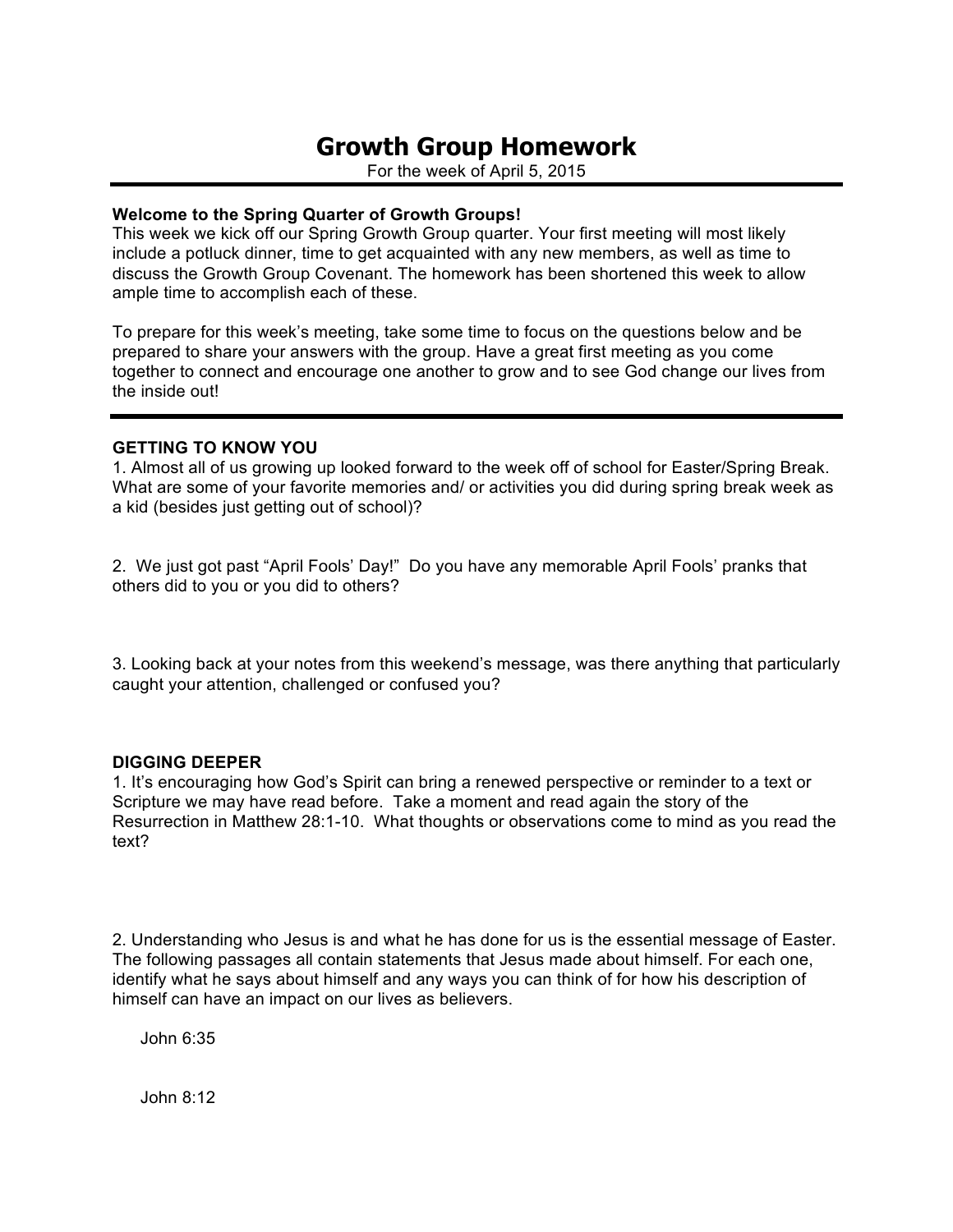John 10:7-10

John 10:14-15

John 11:25

John 14:6

Which of the descriptions Jesus uses for himself is most encouraging to you?

### **TAKING IT HOME**

1. Looking back at the descriptions of Jesus you listed above, is there one that you'd like to keep in mind this next quarter in Growth Group? If so, explain.

2. As we begin a new Growth Group quarter what are one or two things you're looking forward to?

# **THE PURPOSE OF GROWTH GROUPS**

Growth Groups exist to promote spiritual maturity and personal growth through meaningful Christian relationships and the study of God's Word (Romans 8:29 & Hebrews 10:24-25). Here's how it will happen:

### **SHARE**

Each week we'll take time to share what is happening in our lives. At first this sharing will include planned "sharing questions." But after the first few weeks, it will become more informal and personal as we feel more comfortable.

### **STUDY**

Each week we'll study a section from God's Word that relates to the previous weekend's sermon or an appropriate personal growth topic. Our goal is to learn how to live out our Christianity in everyday life.

### **SUPPORT**

Each week we'll learn how to take care of one another as Christ commanded (John 15:9-13). This care can take many forms such as prayer, encouragement, listening, challenging one another and meeting real needs.

### **SERVE**

Spiritual growth is fostered not only by what we gain through the support and input of others, but also